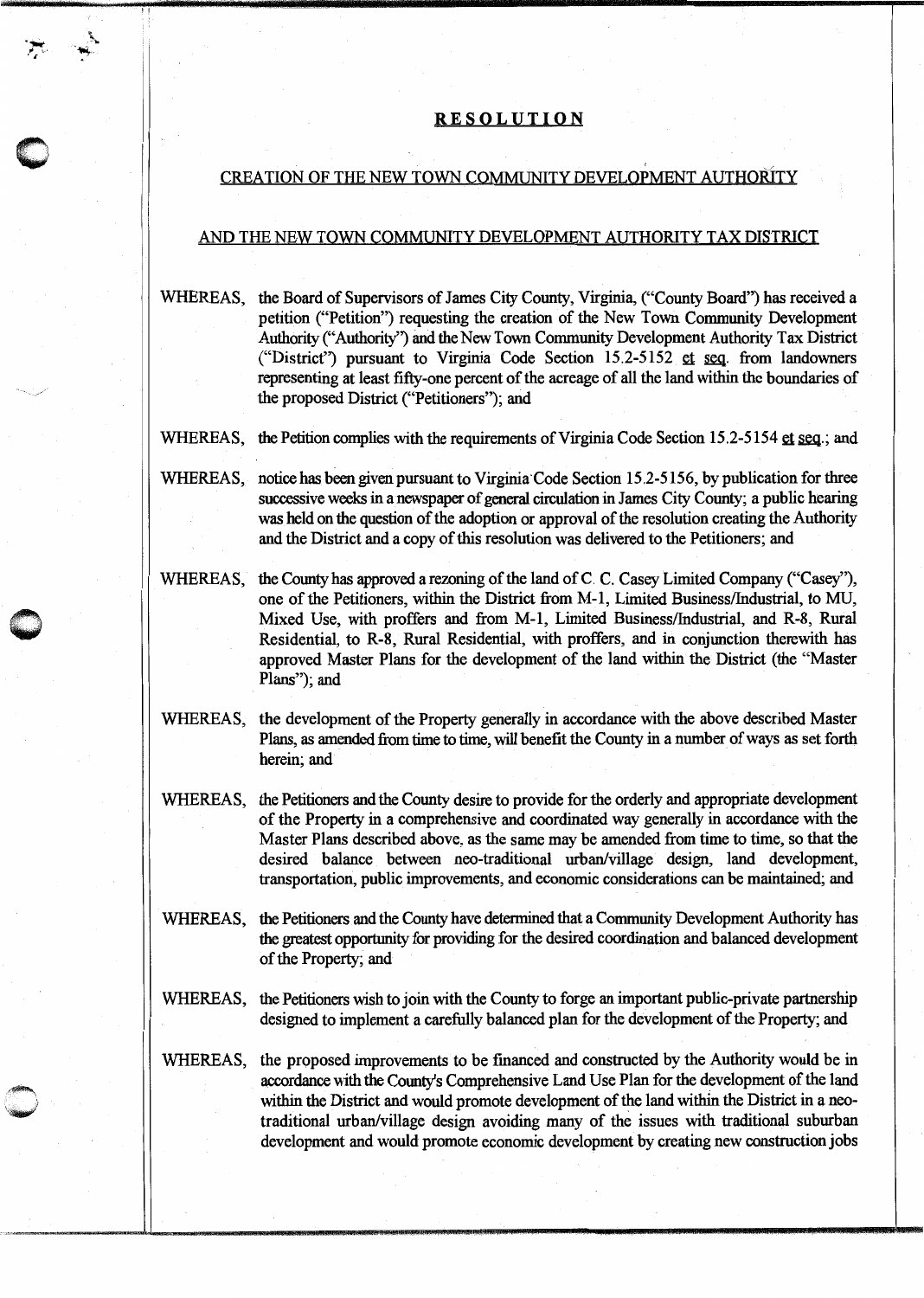and increasing the real estate tax rolls. In addition, the proposed improvements will provide services adequate to support the neotraditional urban/village development, including the business development therein, envisioned by the County's Comprehensive Plan for this area and will allow the Property to be developed in a more orderly manner than would be possible with traditional financing methods; and

WHEREAS, the proposed transportation improvements would substantially improve traffic movement through the land within the District years earlier than otherwise possible and improve transportation access for County residents; and

- WHEREAS, the proposed commercial development in the District would maintain the appropriate balance between desirable growth and economic development; and
- WHEREAS, the creation of new stormwater management facilities and the widening of certain floodplain channels contribute to the health, welfare and safety of residents of the County and contribute to the protection of the environment; and
- WHEREAS, the proposed improvements will result in increases in the County's tax base, which benefit all residents in the County; and
- WHEREAS, the improvement of civic spaces within the Property will benefit all residents in the County; and
- WHEREAS, the development of the Property as envisioned by the aforementioned Master Plans, as amended, will create a town center for the County enhancing the civic and economic vitality of the County; and
- WHEREAS, the creation of the proposed district is in the best interests of the residents and owners of the property within the District and in furtherance of the public health, safety and general welfare.

NOW, THEREFORE, BE IT RESOLVED that the Board of Supervisors of James City County, Virginia, hereby:

- I. Creates the New Town Community Development Authority and the New Town Community Development Authority Tax District pursuant to Virginia Code Section 15.2- 5152  $q_{\text{f}}$  seq. The District includes the Tax Map Parcels listed on attachment A-1 and the boundaries of the District are shown on attachment A-2.
- 2. Declares that the purpose of the District is to finance and construct certain infrastructure and public improvements, including, public sewers; stormwater management ponds and facilities; public floodplain channels; water lines; and public road improvements (roads, sidewalks and related facilities); and improvements to civic spaces (the civic green and the civic square) and a trail system. A specific list of the facilities and improvements to be provided by the Authority is attached as Exhibit C. The Authority will not finance or construct any other facilities or improvements without the prior approval of the Authority Board and the County Board. The Petitioners shall cooperate in granting each other the necessary easements in mutually agreeable locations to provide access to the facilities and improvements constructed by the Authority. The Authority will not own or maintain any facilities or improvements on a long-term basis and shall convey all facilities and improvements to the appropriate public entity or to a property owners association within

, ,

 $\breve{}$  $\langle \cdot \rangle$ 

 $\bigcirc$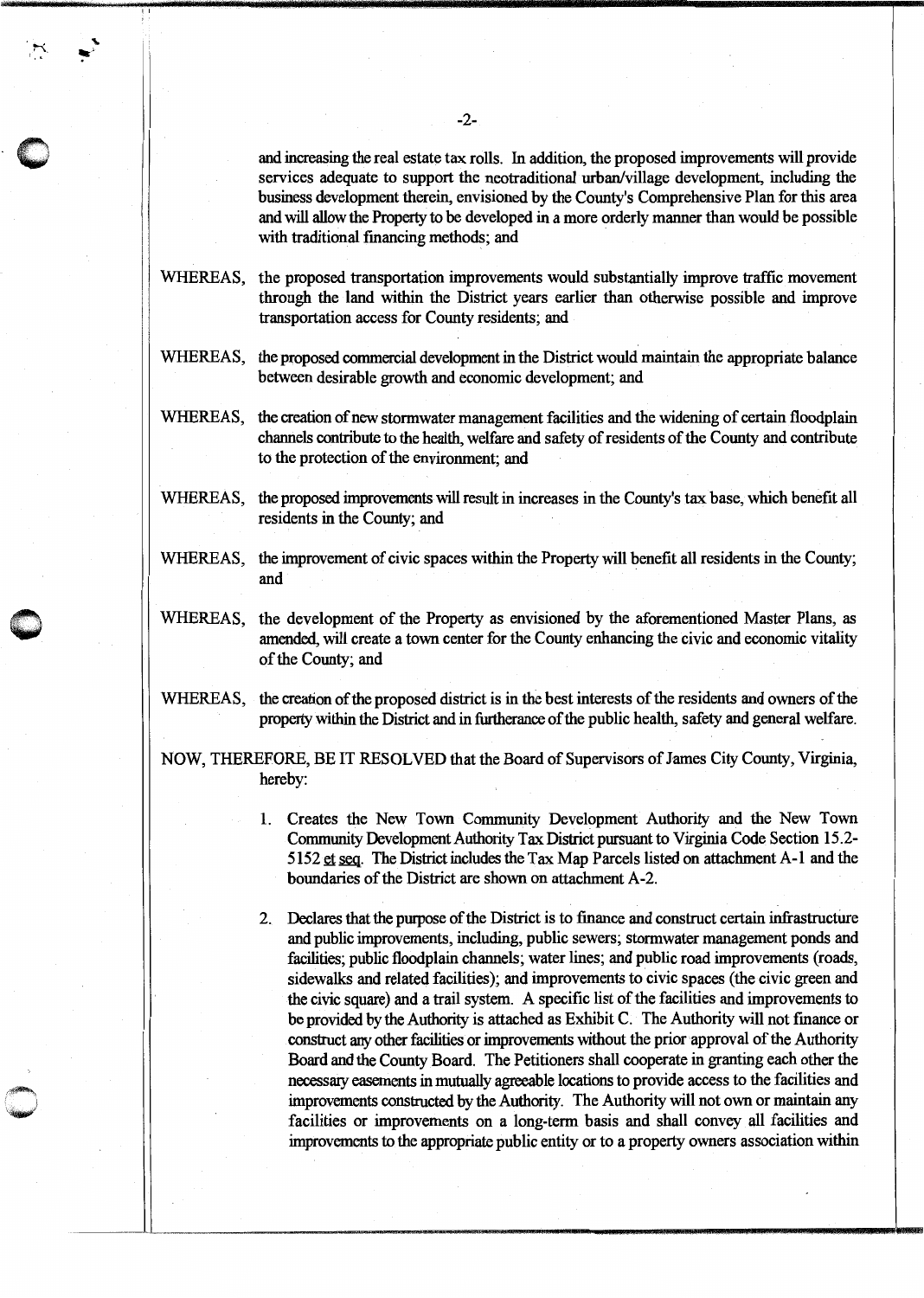a reasonable time after their completion. The Authority shall not provide services which are provided by, or are obligated to be provided by, any authority already in existence whose charter requires or pennits service within the District, unless the existing authority first certifies to the County Board that the services provided by the Authority will not have a negative impact on the existing authority's operational or financial condition.

3. Provides that the board of the Authority ("Authority Board") be structured and appointed as follows. The Authority Board shall consist of five members. Two members shall be appointed by the County Board without restriction as to their identity (the "County Members"). Initially, two members shall be designated by Casey for appointment by the County Board (the "Landowner Members"). Casey shall retain the right to designate two members for appointment to the Authority Board until the later of (i) the date upon which the liquidity requirements imposed upon Casey by the bondholder have terminated as described in Section 8 of this Resolution and any other obligations of the Authority to Casey have been satisfied or (ii) the date Casey ceases to own at least 25 percent of the real property designated on attachment A-1 as the Casey Parcel. Thereafter, the right to designate the Landowner Members for appointment to the Authority Board shall vest in the Board of Directors of the master property owners association for the land within the District. The Petitioners and the County may agree upon another method of appointing the successors to the Landowner Members. The fifth member of the Authority Board shall be appointed to the Authority Board by a majority of the other four Authority Board members. The County Members and the Landowner Members shall each serve a term of four years, provided, however, that the initial term of such members may be less than four years to establish staggered terms for Authority Board members. The fifth member of the Authority shall serve a one year term. Members of the Authority Board may succeed themselves and may serve an unlimited number of terms. Any vacancy on the Authority Board shall be filled by appointment of a new member in the same manner as the departing member was appointed. Alternate Board members may be appointed in accordance with Va. Code §15.2-5113.

4. States that upon the written request of the Authority Board, (i) the County Board should adopt a resolution to impose an annual special real estate tax assessment ("District Tax") commencing on the later of (a) January 1, 1998, or (b) the closing of the bond issuance described herein at a maximum rate of twenty-five cents per \$100 of the assessed fair market value of any taxable real estate within the District at the time the District is created and (ii) the County Board should adopt a resolution to impose a special assessment on all real estate within the District payable at the time of the initial sale or transfer thereof by any of the Petitioners ("District Assessment") in the amount of 10 percent of the purchase price or value of the consideration for the transfer. In addition, Petitioners request that upon the written request of the Authority Board, the Board impose a special supplemental assessment (the "Supplemental Assessment") upon real estate within the District sold to governmental entities or not-for-profit organizations exempt from annual real estate taxes in the amount requested by the AUTHORITY Board representing that parcels' prorata share of infrastructure and public improvement costs in lieu of the District Tax and request that the initial Supplemental Assessment be set at \$23,000.00 per acre. All revenue received by the County pursuant to the District Tax, the District Assessment and the Supplemental Assessment shall be paid over to the Authority for its use in accordance with the Act and this resolution creating the District, subject to annual appropriation.

11

 $\bullet$ 

 $(1)$  $\sim$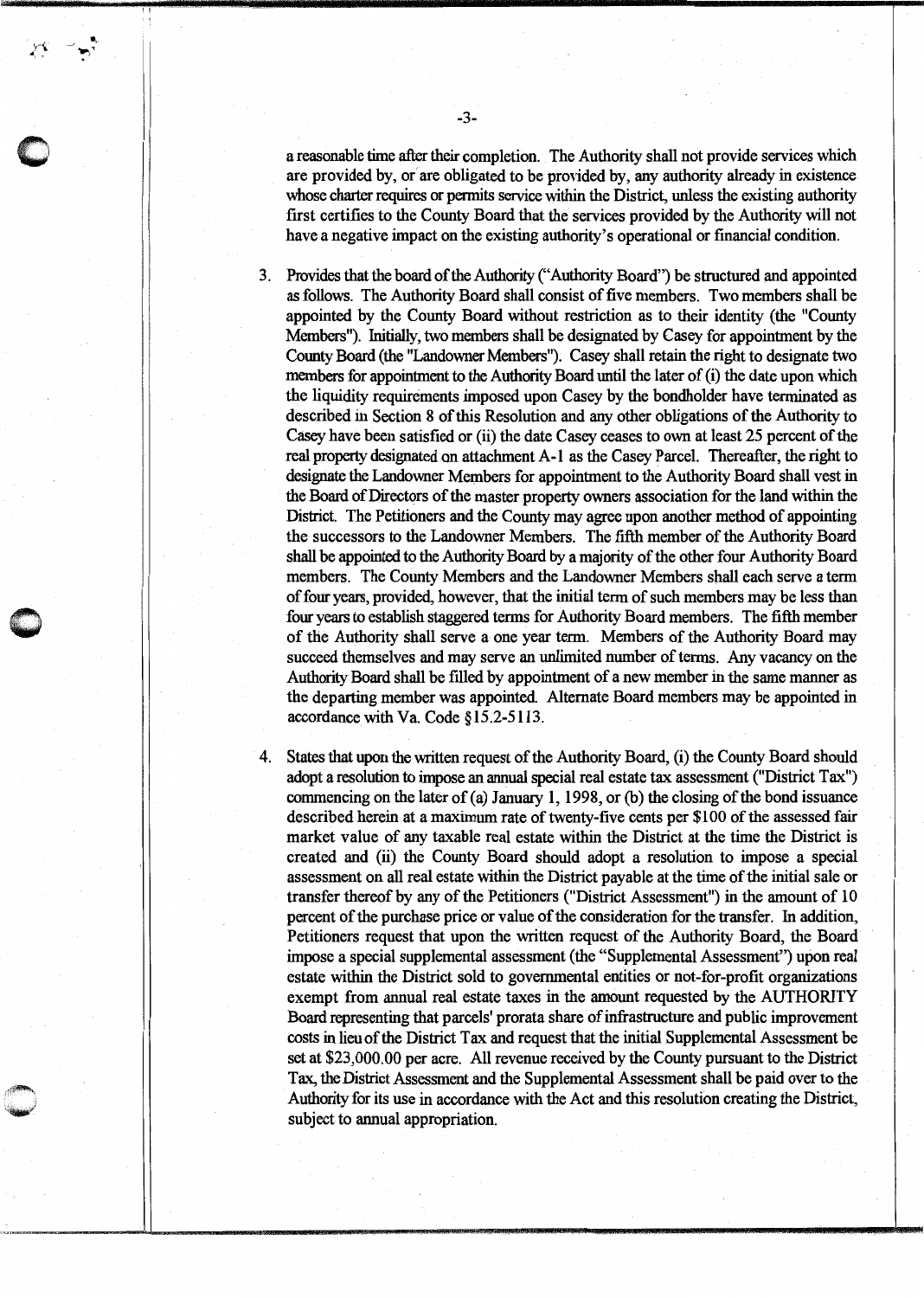- *5.* Directs the Authority to reimburse the Petitioners for all reasonable costs and expenses incurred in the formation of the Authority and the District, including legal, consulting, engineering fees, and other reasonable and appropriate costs in an amount not to exceed \$75,000.00.
- 6. Provides that the District may be abolished at any time by a resolution passed by the County Board (i) upon its own motion or (ii) upon the joint petition of the Authority Board and the owners of land constituting at least fifty-one percent  $(51\%)$  of the acreage or the assessed value of the land area located within the District; provided that the District may not be abolished while any District obligation remains outstanding.
- 7. The facilities and improvements shall be constructed by the Authority upon availability of funding and the Authority will not commence construction of a facility or improvement until the Authority Board is satisfied sufficient funding is available to the Authority to for the completion of such facility or improvement. The Authority Board shall consult with the Petitioners regarding the timing of the construction of facilities and improvements and take into account the land sales and development needs of Petitioners. Authority may contract for the construction of the planned facilities and improvements. The total estimated costs of the facilities and improvements is approximately \$7,425,450.00. The Authority will obtain the necessary financial resources to provide funding for such facilities and improvements through the issuance of revenue bonds as described herein, through the proceeds of the District Assessment and the Supplemental Assessment or contractual payments in lieu of the District Assessment and through other funds available to the Authority, if any. The Authority will issue revenue bonds in a private placement secured by a pledge of the revenue received by the Authority from the County from the District Tax, the District Assessment and the Supplemental Assessment. Currently, a single bond issue of approximately \$4,000,000.00 is expected in 1998. However, timing and phasing of the bond issue could be adjusted to meet development requirements. Bond proceeds will be used for purposes permitted under Virginia law, including, the construction and acquisition of the facilities and improvements described herein, payment of interest during construction, and payment of bond issuance costs. It is anticipated that the bonds will be deemed "bank-qualified" bonds within the meaning of Section 265(b)(3) of the Internal Revenue Code of 1986 and will be purchased by a local bank(s) in a private placement. Bond proceeds will not be funded at closing but will be funded as necessary to make Authority construction payments. As a condition of advances of bond proceeds, the bondholder will require Casey to enter into a separate liquidity agreement with the bondholder under which Casey will agree to (i) meet certain liquidity requirements and (ii) to provide for debt service payments on the bonds if the Authority is unable to make such payments. In addition, the amount of bond proceeds advanced by bondholder will be limited by the separate liquidity agreement. The bonds will pay interest only for the four-year development period and will amortize thereafter over a 20-year period. The Authority will make every effort to prepay the bonds prior to their scheduled maturity with any excess funds, if any, from the District Tax, the District Assessment and the Supplemental Assessment payments and through other funds available to the Authority, if any. Following the end of the four year development period, at such time as the annual District Tax is generating sufficient funds, net of District operating costs, to pay an amount equal to 120 percent of annual debt service on the Authority bonds, the liquidity requirements imposed upon Casey will terminate. Funds received by the Authority from the proceeds of the District Tax will be used by the Authority only to fund Authority operating expenses, reserves and to repay Authority

 $\mathcal{L}_\text{max} = \frac{1}{2} \sum_{i=1}^n \mathcal{L}_\text{max} \left[ \frac{1}{2} \sum_{i=1}^n \mathcal{L}_\text{max} \left[ \frac{1}{2} \sum_{i=1}^n \mathcal{L}_\text{max} \left[ \frac{1}{2} \sum_{i=1}^n \mathcal{L}_\text{max} \left[ \frac{1}{2} \sum_{i=1}^n \mathcal{L}_\text{max} \left[ \frac{1}{2} \sum_{i=1}^n \mathcal{L}_\text{max} \left[ \frac{1}{2} \sum_{i=1}^n \mathcal{L}_\text{max} \$ 

 $\bigcirc$ 

I I